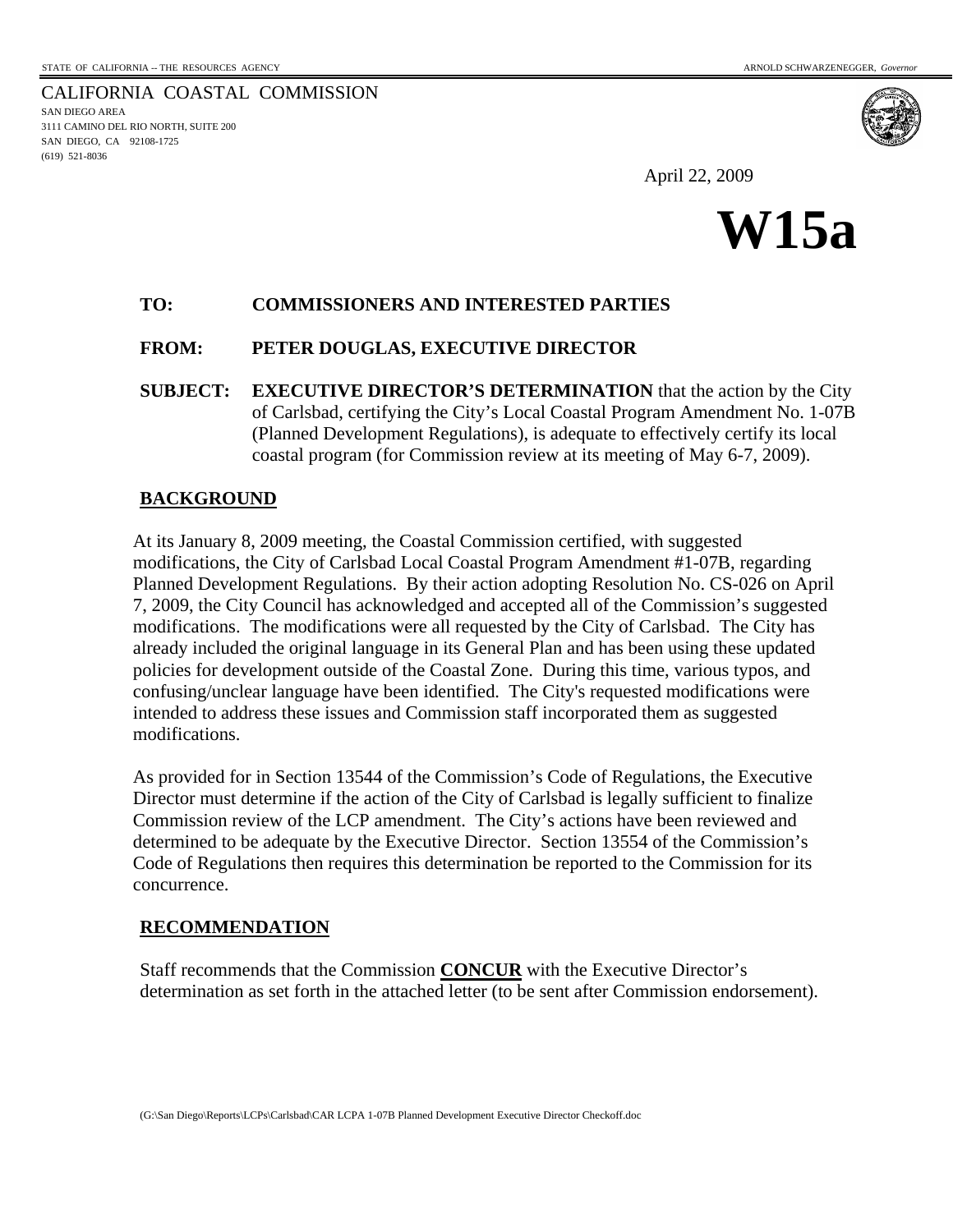# CALIFORNIA COASTAL COMMISSION SAN DIEGO AREA

7575 METROPOLITAN DRIVE, SUITE 103 SAN DIEGO, CA 92108-4402 (619) 767-2370



May 11th, 2009

Mayor Claude A. Lewis City of Carlsbad Office of the Mayor 1635 Faraday Avenue Carlsbad, CA 92008-7314

Re: Certification of City of Carlsbad LCP Amendment No. 1-07B (Planned Development Regulations)

Dear Mayor Lewis:

On January 8, 2009, the California Coastal Commission approved the above-described Local Coastal Program (LCP) amendment request. In its action, the Commission certified the request to amend the City's certified City of Carlsbad LCP implementation plan. The subject LCP amendment proposes changes to modify language in three chapters of the City's Zoning Ordinance including Planned Development (21.45), Parking (21.44) and the Beach Area Overlay (21.82). The proposed modifications will affect all segments of the City's certified LCP, as well as the Habitat Management Plan (HMP), as Planned Developments are often proposed on large vacant parcels within the HMP Area. Specifically these modifications are intended to better facilitate condominium developments on small sized or constrained lots. In accordance with Section 13544 of the Commission's Code of Regulations, I have made the determination that the City's actions are legally adequate, and the Commission has concurred at its meeting of May 6, 2009.

By its action adopting Resolution No. CS-026 on April 7, 2009, the City has formally acknowledged and accepted the Commission's certification of the Local Coastal Program Amendment including all suggested modifications. The modifications address various typos, and confusing/unclear language previously identified by the City. The City is already issuing coastal development permits in conformance with the certified local coastal program for this area.

Thank you and the other staff members who worked on this planning effort. We remain available to assist you and your staff in any way possible to continue efforts towards successful implementation of the local coastal program.

Sincerely,

 Peter Douglas Executive Director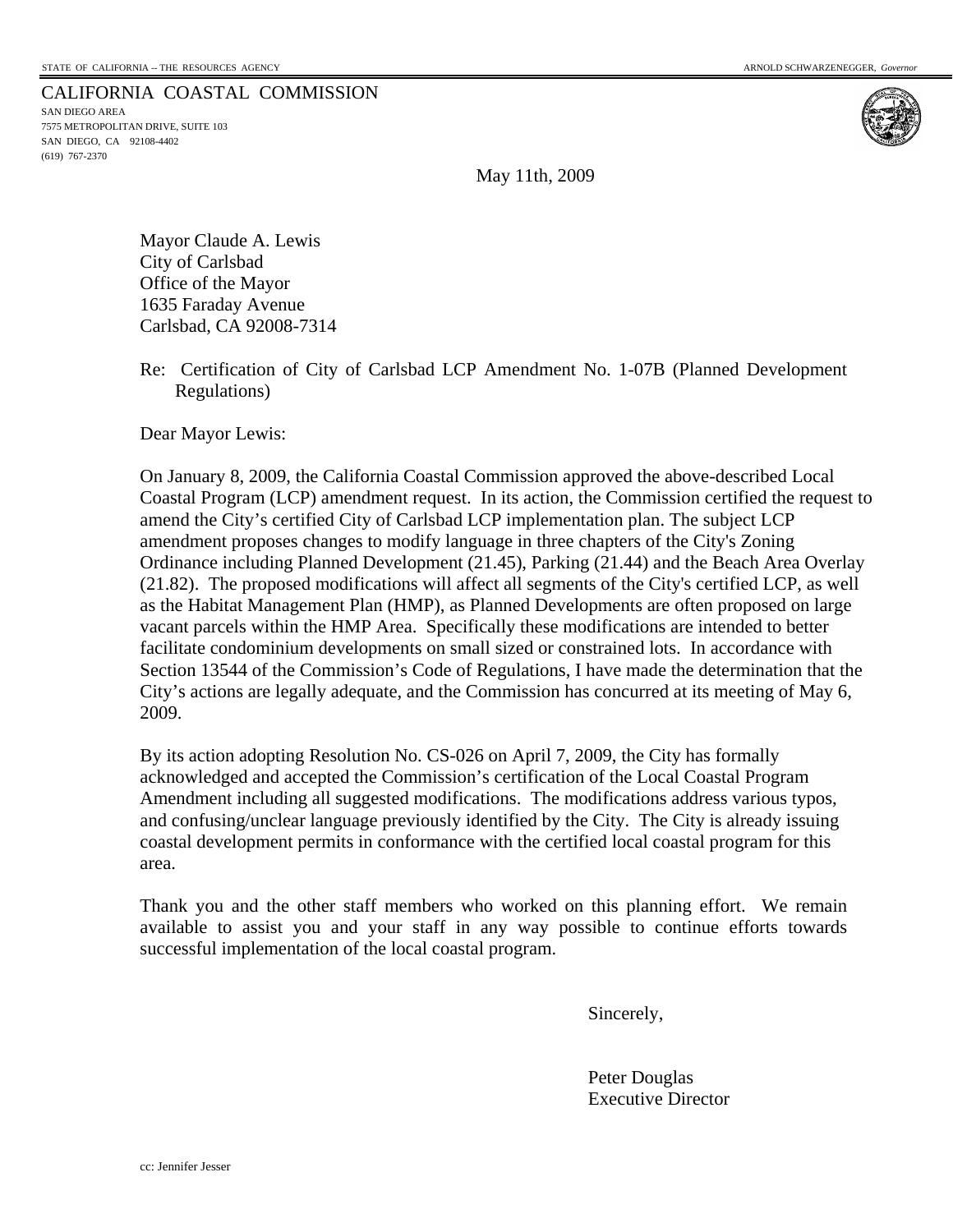$Exhibit$ 

#### ORDINANCE NO. CS-026

AN ORDINANCE OF THE CITY COUNCIL OF THE CITY OF CARLSBAD, CALIFORNIA APPROVING A ZONE CODE AMENDMENT AND LOCAL COASTAL PLAN AMENDMENT TO MODIFY THE STANDARDS IN MUNICIPAL CODE CHAPTER 21.45 (PLANNED DEVELOPMENTS) AND CHAPTER 21.82 (BEACH AREA OVERLAY ZONE). **ACCEPTING** THE **CALIFORNIA COASTAL COMMISSION'S SUGGESTED PLANNED MODIFICATIONS** TO **THE DEVELOPMENT REGULATION AMENDMENTS OTHER** AND **MINOR** MODIFICATIONS. INCLUDING CHANGES TO THE PRIVATE RECREATION SPACE REQUIREMENTS FOR CONDOMINUM PROJECTS, DELETION OF THE TWO-STORY LIMITATION FOR ONE-FAMILY DWELLINGS AND TWIN HOMES ON SMALL LOTS, AND OTHER MINOR MODIFICATIONS TO ENABLE HIGH QUALITY RESIDENTIAL DEVELOPMENT CONSISTENT WITH THE DENSITY REQUIREMENTS OF THE GENERAL PLAN. **CASE NAME: CALIFORNIA COASTAL COMMISSION'S SUGGESTED MODIFICATIONS** TO THE PLANNED DEVELOPMENT REGULATION **AMENDMENTS** CASE NO.: ZCA 05-02(A)/LCPA 05-07(A)

WHEREAS, the Planning Commission did on October 18, 2006 and December 6, 2006. hold a duly noticed public hearings as prescribed by law to consider Zone Code Amendment (ZCA 05-02) and Local Coastal Program Amendment (LCPA 05-07) to amend the standards in the Planned Development, Parking, and Beach Area Overlay Zone chapters of the Zoning Ordinance to facilitate the development of high quality residential projects consistent with the residential density policies of the Carlsbad General Plan, and to clarify ambiguities and correct inconsistencies; and

**WHEREAS.** the Planning Commission adopted Planning Commission 21 Resolutions No. 6140, 6141, and 6142 recommending to the City Council adoption of the project 22 Negative Declaration, and approval of ZCA 05-02 and LCPA 05-07; and 23

WHEREAS, the City Council did on February 20, 2007, hold a duly noticed public 24 hearing as prescribed by law to consider said ZCA 05-02 and LCPA 05-07, and introduced 25 Ordinance No. NS-834 to approve ZCA 05-02, and adopted Resolution No. 2007-036.

approving LCPA 05-07, the effective date of which was 27

Commission's approval of said LCPA; and 28

1

 $\overline{2}$ 

3

4

5

6

7

8

9

10

 $11$ 

12

13

14

15

16

17

18

19

20

26

Signed Ordinance LCPA #1-07B Planned Development Regulations

California Coastal Commission

æ

 $EXHIBIT#1$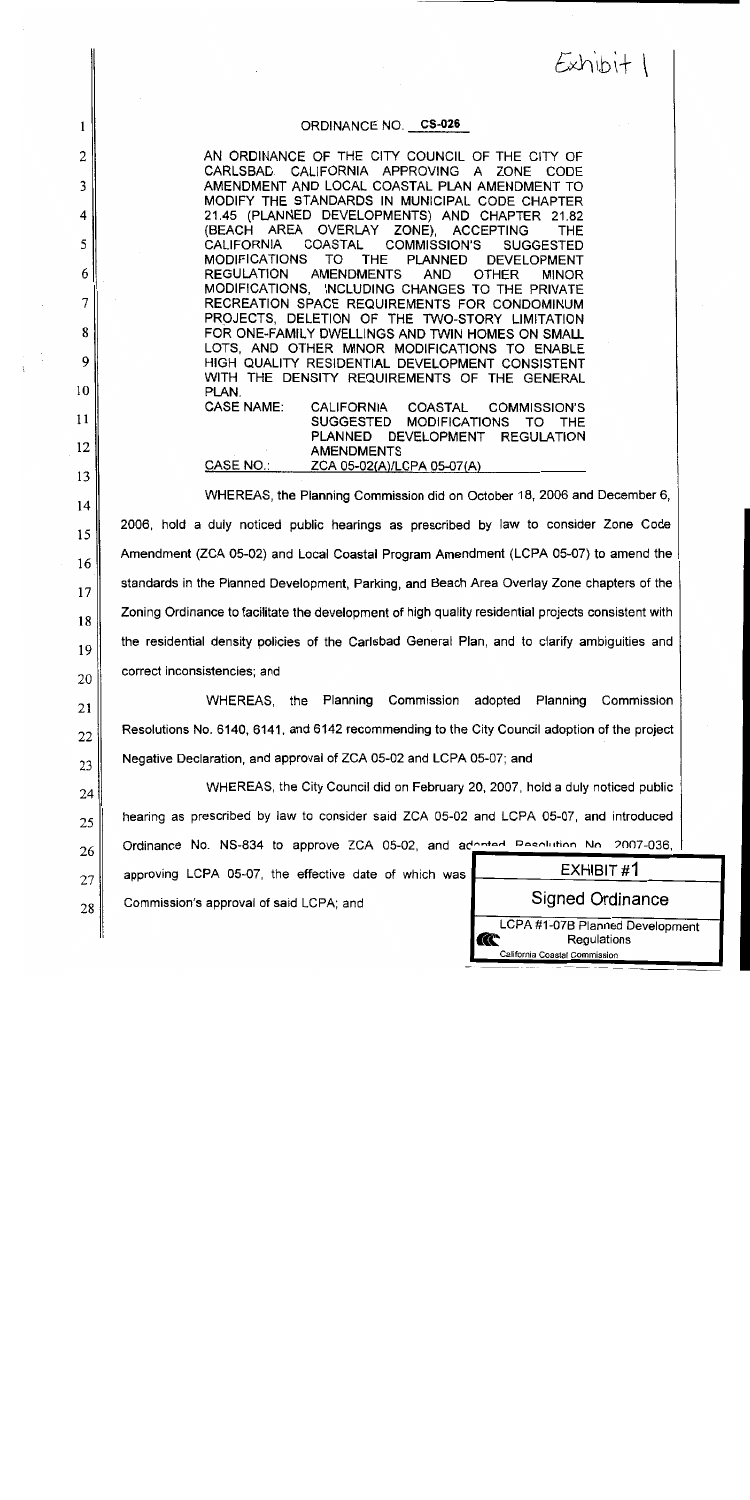| 1  | WHEREAS, the City Council did on March 6, 2007, adopt Ordinance No. NS-                                                                                   |  |  |  |  |  |  |
|----|-----------------------------------------------------------------------------------------------------------------------------------------------------------|--|--|--|--|--|--|
| 2  | 834, approving ZCA 05-02, the effective date of which was subject to the California Coastal                                                               |  |  |  |  |  |  |
| 3  | Commission's approval of LCPA 05-07; and                                                                                                                  |  |  |  |  |  |  |
| 4  | WHEREAS, on January 8, 2009, the California Coastal Commission approved                                                                                   |  |  |  |  |  |  |
| 5  | LCPA 05-07 with suggested modifications; and                                                                                                              |  |  |  |  |  |  |
| 6  | WHEREAS, the Planning Commission did on February 18, 2009, hold a duly                                                                                    |  |  |  |  |  |  |
| 7  | noticed public hearing as prescribed by law to consider Zone Code Amendment (ZCA 05-02(A))                                                                |  |  |  |  |  |  |
| 8  | and Local Coastal Program Amendment (LCPA 05-07(A)) to amend the Planned Development                                                                      |  |  |  |  |  |  |
| 9  | and Beach Area Overlay Zone chapters of the Zoning Ordinances, pursuant to the California                                                                 |  |  |  |  |  |  |
| 10 | Coastal Commission's suggested modifications; and                                                                                                         |  |  |  |  |  |  |
| 11 | WHEREAS, the City Council did on March __, 2009, hold a duly noticed public                                                                               |  |  |  |  |  |  |
| 12 | hearing as prescribed by law to consider said ZCA 05-02(A) and LCPA 05-07(A), and                                                                         |  |  |  |  |  |  |
| 13 | WHEREAS, accepting and administering the California Coastal Commission's                                                                                  |  |  |  |  |  |  |
| 14 | suggested modifications, as set forth in this ordinance, is necessary to comply with the                                                                  |  |  |  |  |  |  |
| 15 | California Coastal Act and California Administrative Code.                                                                                                |  |  |  |  |  |  |
| 16 | NOW, THEREFORE, the City Council of the City of Carlsbad, California does                                                                                 |  |  |  |  |  |  |
| 17 | ordain as follows:                                                                                                                                        |  |  |  |  |  |  |
| 18 | SECTION 1: That Row C.7 of Table C of Section 21.45.060 of the Carlsbad                                                                                   |  |  |  |  |  |  |
| 19 | Municipal Code, as previously approved pursuant to Ordinance No. NS-834, is modified to read                                                              |  |  |  |  |  |  |
| 20 | as follows:                                                                                                                                               |  |  |  |  |  |  |
| 21 | On-street visitor parking is permitted on private/public streets,<br>subject to the following:                                                            |  |  |  |  |  |  |
| 22 | The private/public street is a minimum 34-feet wide (curb-to-                                                                                             |  |  |  |  |  |  |
| 23 | curb)<br>There are no restrictions that would prohibit on-street parking<br>٠<br>Location of<br>On Private/                                               |  |  |  |  |  |  |
| 24 | where the visitor parking is proposed<br>C.7<br>Visitor<br>Public<br>The visitor parking spaces may be located:<br>$\bullet$<br>Parking<br><b>Streets</b> |  |  |  |  |  |  |
| 25 | Along one or both sides of any private/public street(s)<br>$\circ$<br>located within the project boundary, and                                            |  |  |  |  |  |  |
| 26 | Along the abutting side and portion of any existing<br>$\circ$<br>public/private street(s) that is contiguous to the project                              |  |  |  |  |  |  |
| 27 | boundary                                                                                                                                                  |  |  |  |  |  |  |
| 28 | $-2-$                                                                                                                                                     |  |  |  |  |  |  |

 $\varphi$ 

Â ţ

l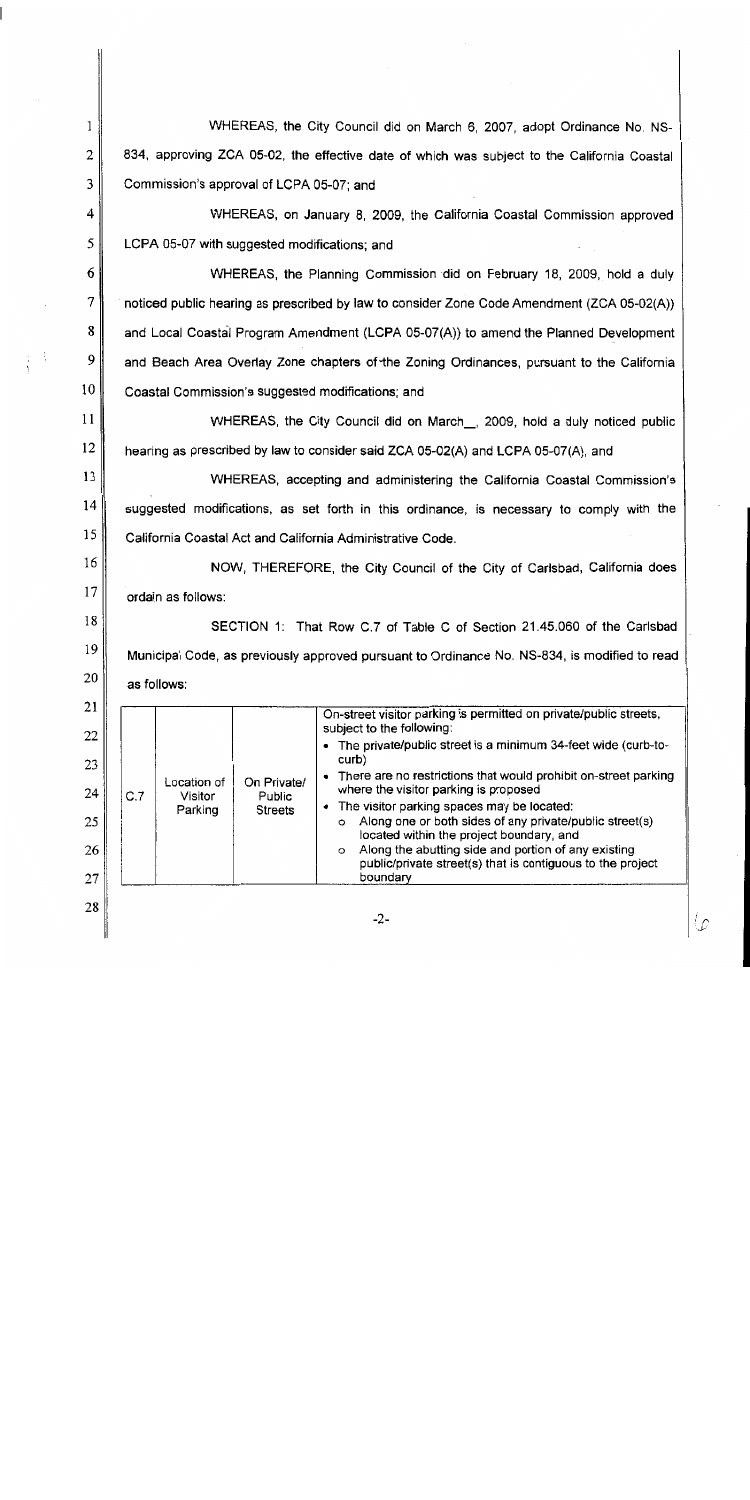$\mathbf{1}$ In parking bays along public/private streets within the project boundary, provided the parking bays are outside the minimum required street right-of-way width.  $\overline{2}$ When visitor parking is provided as on-street parallel parking, not less than 24 lineal feet per space, exclusive of 3 driveway/drive-aisle entrances and aprons, shall be provided for each parking space, except where parallel parking spaces are  $\overline{\mathbf{4}}$ located immediately adjacent to driveway/drive-aisle aprons, then 20 lineal feet may be provided. 5 Within the Beach Area Overlay Zone, on-street parking shall not count toward meeting the visitor parking requirement. 6 On Visitor parking must be provided in parking bays that are located Drive-aisles outside the required minimum drive-aisle width. 7 One required visitor parking space may be credited for each driveway in a project that has a depth of 40 feet Outside 8 the or more. Beach For projects with 10 or fewer units, all required visitor 9 Area parking may be located within driveways (located in Overlay front of a unit's garage), provided that all dwelling 10 units in the project have driveways with a depth of 20 Zone feet or more. 11 One required visitor parking space may be credited for each driveway in a project that has a depth of 40 feet  $12$ or more. If the streets within and/or adjacent to the project allow 13 for on-street parking on both sides of the street, then On a visitor parking may be located in a driveway, subject  $14$ Driveway to the following: Within • All required visitor parking may be located within 15 the driveways (located in front of a unit's garage). Beach provided that all dwelling units in the project have Area 16 driveways with a depth of 20 feet or more. Overlay Zone 17 • If less than 100% of the driveways in a project have a depth of 20 feet or more, then a .25 visitor 18 parking space will be credited for each driveway in a project that has a depth of 20 feet or more 19 (calculations resulting in a fractional parking space credit shall always be rounded down to the nearest 20 whole number). 21 SECTION 2: That Row C.11 of Table C of Section 21.45.060 of the Carlsbad 22 Municipal Code, as previously approved pursuant to Ordinance No. NS-834, is deleted. 23 SECTION 3: That Row D.4 of Table D of Section 21.45.070 of the Carlsbad 24 Municipal Code, as previously approved pursuant to Ordinance No. NS-834, is modified to read 25 as follows: 26 111 27  $III$ 28  $-3-$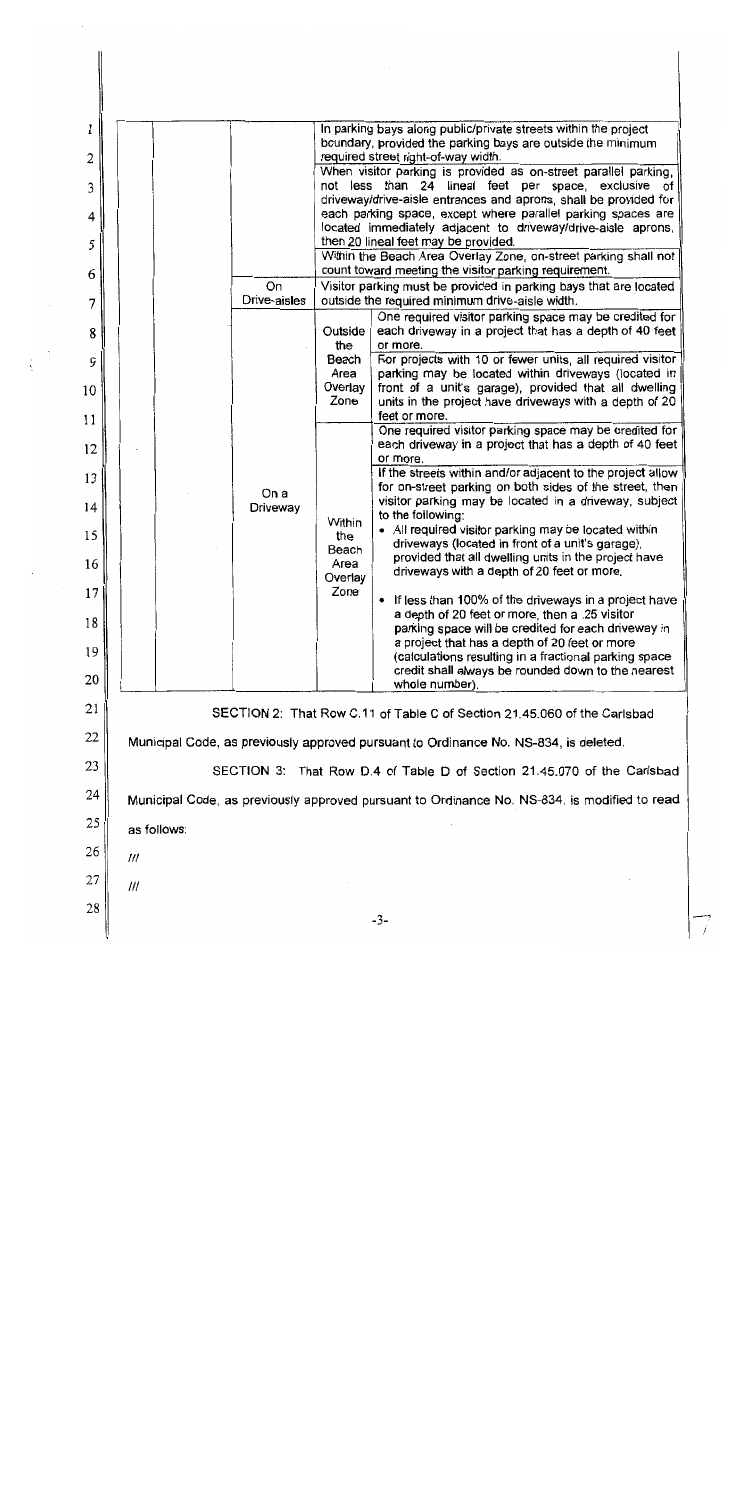| 1        |  |                             |                                                            | 1 story homes                                                                                                                                       |                                                                                                              | 60% of the net pad area                                                                                                                                                                  |                                                                                                                     |                                                                                       |  |  |  |
|----------|--|-----------------------------|------------------------------------------------------------|-----------------------------------------------------------------------------------------------------------------------------------------------------|--------------------------------------------------------------------------------------------------------------|------------------------------------------------------------------------------------------------------------------------------------------------------------------------------------------|---------------------------------------------------------------------------------------------------------------------|---------------------------------------------------------------------------------------|--|--|--|
| 2        |  |                             |                                                            | Homes with                                                                                                                                          |                                                                                                              |                                                                                                                                                                                          |                                                                                                                     | 45% of the net pad area for all lots in a project, if the minimum                     |  |  |  |
| 3        |  | D.4                         | Maximum Lot<br>Coverage                                    | 2 or more<br>stories                                                                                                                                |                                                                                                              | lot area in the project is 5,000 square feet or greater.<br>50% of the net pad area for all lots in a project, if the minimum<br>lot area in the project is less than 5,000 square feet. |                                                                                                                     |                                                                                       |  |  |  |
| 4        |  |                             |                                                            | Porches with no livable space above the porch, and porte-cocheres no more<br>than 20 feet in width and 6 feet in depth are exempt from lot coverage |                                                                                                              |                                                                                                                                                                                          |                                                                                                                     |                                                                                       |  |  |  |
| 5        |  |                             |                                                            | requirements.                                                                                                                                       |                                                                                                              |                                                                                                                                                                                          |                                                                                                                     |                                                                                       |  |  |  |
| 6        |  |                             |                                                            |                                                                                                                                                     |                                                                                                              |                                                                                                                                                                                          |                                                                                                                     | SECTION 4: That Rows D.8 through D.12 of Table D of Section 21.45.070 of the          |  |  |  |
| 7        |  |                             |                                                            |                                                                                                                                                     |                                                                                                              |                                                                                                                                                                                          |                                                                                                                     | Carlsbad Municipal Code, as previously approved pursuant to Ordinance No. NS-834, are |  |  |  |
| 8        |  |                             | modified to read as follows:                               |                                                                                                                                                     |                                                                                                              |                                                                                                                                                                                          |                                                                                                                     |                                                                                       |  |  |  |
| 9        |  |                             |                                                            |                                                                                                                                                     |                                                                                                              |                                                                                                                                                                                          |                                                                                                                     | 5 feet, fully landscaped (walkways providing access to                                |  |  |  |
| 10       |  |                             |                                                            | Residential structure                                                                                                                               |                                                                                                              | dwelling entryways may be located within required<br>landscaped area)                                                                                                                    |                                                                                                                     |                                                                                       |  |  |  |
|          |  |                             | Minimum<br>Setback<br>from a<br>Drive-Aisle <sup>(4)</sup> | Garage                                                                                                                                              |                                                                                                              | 3 feet                                                                                                                                                                                   |                                                                                                                     |                                                                                       |  |  |  |
| 11       |  | D.8                         |                                                            |                                                                                                                                                     |                                                                                                              | Garages facing directly onto a drive-aisle shall be<br>equipped with an automatic garage door opener.                                                                                    |                                                                                                                     |                                                                                       |  |  |  |
| 12       |  |                             |                                                            | Projects of 25 units on<br>less within the RMH<br>and RH general plan<br>designations                                                               |                                                                                                              | 0 feet (residential structure and garage)                                                                                                                                                |                                                                                                                     |                                                                                       |  |  |  |
| 13       |  |                             |                                                            |                                                                                                                                                     |                                                                                                              | Garages facing directly onto a drive-aisle shall be<br>equipped with an automatic garage door opener.                                                                                    |                                                                                                                     |                                                                                       |  |  |  |
| 14       |  |                             | Minimum<br>Interior Side<br>Yard<br>Setback                | One-family<br>dwellings                                                                                                                             | Option<br>1                                                                                                  | Each interior side yard setback shall be a<br>Residential minimum of 10% of the lot width; provided                                                                                      |                                                                                                                     |                                                                                       |  |  |  |
| 15       |  |                             |                                                            |                                                                                                                                                     |                                                                                                              | structure                                                                                                                                                                                |                                                                                                                     | that each side yard setback is not less than 5                                        |  |  |  |
| 16       |  |                             |                                                            |                                                                                                                                                     |                                                                                                              | Garage                                                                                                                                                                                   | feet, and need not exceed 10 feet.<br>Located on the                                                                | Same as required for                                                                  |  |  |  |
| 17       |  |                             |                                                            |                                                                                                                                                     |                                                                                                              |                                                                                                                                                                                          | front half of the lot<br>Located on the rear                                                                        | residence.                                                                            |  |  |  |
|          |  |                             |                                                            |                                                                                                                                                     |                                                                                                              |                                                                                                                                                                                          | half of the lot                                                                                                     | Need not exceed 5 feet                                                                |  |  |  |
| 18<br>19 |  | D.9                         |                                                            |                                                                                                                                                     |                                                                                                              |                                                                                                                                                                                          | Any living space above a garage shall<br>observe the same interior side yard setback<br>required for the residence. |                                                                                       |  |  |  |
|          |  |                             |                                                            |                                                                                                                                                     | Option<br>2                                                                                                  |                                                                                                                                                                                          | Residential One interior side yard setback may be                                                                   |                                                                                       |  |  |  |
| 20       |  |                             |                                                            |                                                                                                                                                     |                                                                                                              | structure<br>and<br>Garage                                                                                                                                                               | reduced to 0 feet (zero lot line); provided the<br>other side yard setback is a minimum of 20%                      |                                                                                       |  |  |  |
| 21       |  |                             |                                                            | Twin-homes                                                                                                                                          |                                                                                                              | of the lot width, and need not exceed 20 feet.<br>One side yard - 0 feet (the side yard where the dwellings on                                                                           |                                                                                                                     |                                                                                       |  |  |  |
| 22       |  |                             |                                                            |                                                                                                                                                     |                                                                                                              | each lot are attached).<br>The other side yard setback shall be a minimum of 20% of the<br>lot width, and need not exceed 20 feet.                                                       |                                                                                                                     |                                                                                       |  |  |  |
| 23       |  |                             | Minimum                                                    | Residential                                                                                                                                         |                                                                                                              |                                                                                                                                                                                          |                                                                                                                     | 20% of lot width, provided the rear yard setback is not less                          |  |  |  |
| 24       |  |                             | Rear Yard<br>Setpack                                       | structure<br>Garage<br>(located on                                                                                                                  | than 10 feet, and need not exceed 20 feet.<br>5 feet from rear property line                                 |                                                                                                                                                                                          |                                                                                                                     |                                                                                       |  |  |  |
| 25       |  | D.10                        | (where the<br>rear property                                |                                                                                                                                                     |                                                                                                              |                                                                                                                                                                                          |                                                                                                                     |                                                                                       |  |  |  |
| 26       |  | line does not<br>front on a | the rear half                                              |                                                                                                                                                     | Any living space above a garage shall observe the same rear<br>yard setback required for "residence", above. |                                                                                                                                                                                          |                                                                                                                     |                                                                                       |  |  |  |
| 27       |  | street or<br>drive-aisle)   |                                                            | of the lot)                                                                                                                                         |                                                                                                              |                                                                                                                                                                                          |                                                                                                                     |                                                                                       |  |  |  |

 $\begin{array}{c} 28 \end{array}$ 

 $|S \rangle$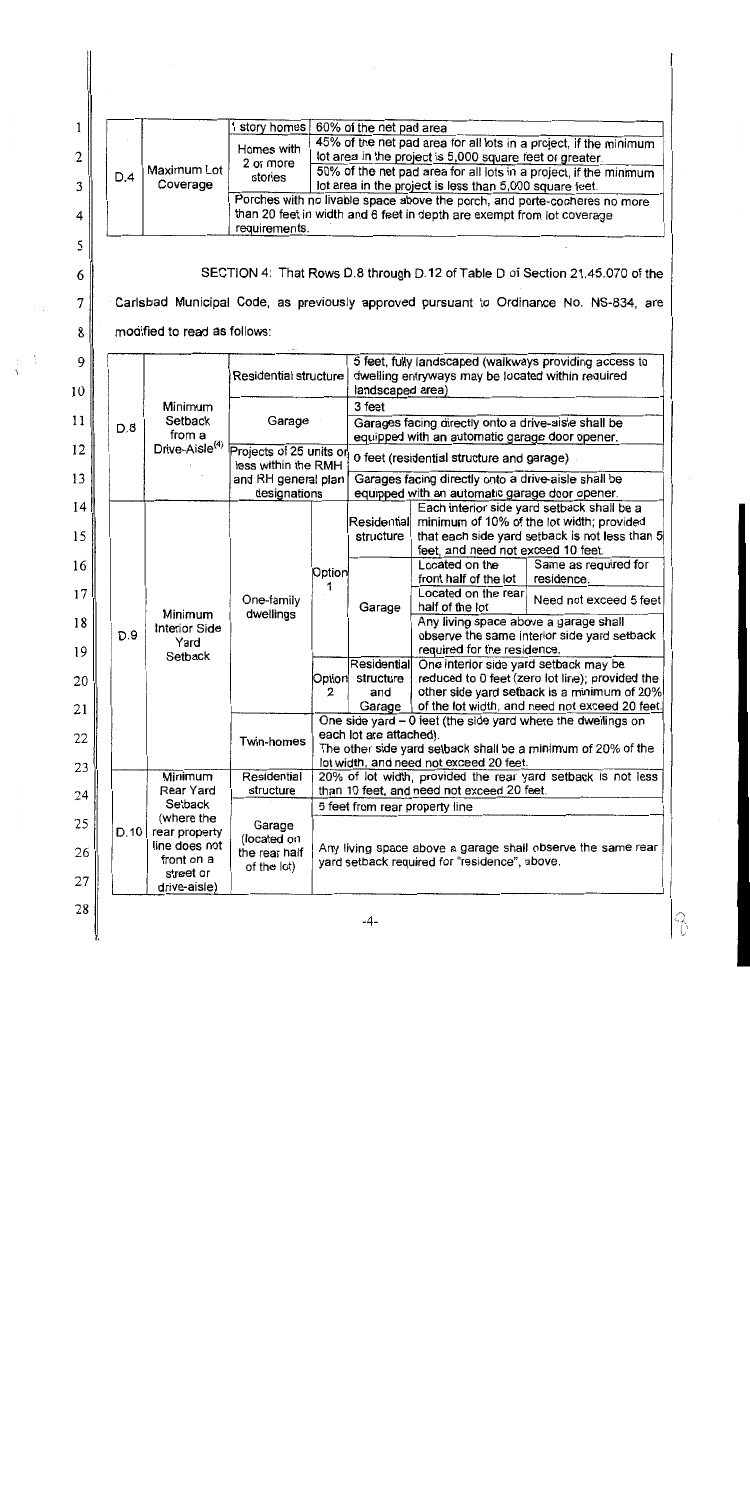| 1<br>2<br>3     | D.11  | Maximum<br><b>Building</b><br>Height/<br>Number of<br><b>Stories</b>                                                                                                                                 | Same as required by the underlying zone, and not to exceed three stories (5) (8)                                                                                                                                                                 |                                                                                       |                                                                                           |  |  |  |
|-----------------|-------|------------------------------------------------------------------------------------------------------------------------------------------------------------------------------------------------------|--------------------------------------------------------------------------------------------------------------------------------------------------------------------------------------------------------------------------------------------------|---------------------------------------------------------------------------------------|-------------------------------------------------------------------------------------------|--|--|--|
| 4               |       |                                                                                                                                                                                                      |                                                                                                                                                                                                                                                  | Minimum total area per unit                                                           | 400 square feet (may consist of<br>more than one recreational space)                      |  |  |  |
| 5               |       |                                                                                                                                                                                                      |                                                                                                                                                                                                                                                  | Minimum dimension of recreational<br>space                                            | 15 feet                                                                                   |  |  |  |
| 6               |       |                                                                                                                                                                                                      | Required private recreational space shall be located at ground level and<br>designed so as to be functional, usable, and easily accessible from the<br>dwelling it is intended to serve, and shall not have a slope gradient greater<br>than 5%. |                                                                                       |                                                                                           |  |  |  |
| 7<br>8          |       | Private                                                                                                                                                                                              | Required private recreational space shall not be located within front yard<br>setback areas, and may not include any driveways, parking areas, storage<br>areas, or walkways (except those walkways that are clearly integral to the             |                                                                                       |                                                                                           |  |  |  |
| 9               | D.12  | Recreational                                                                                                                                                                                         | design of the recreation area).<br>Open or lattice-top patio covers may be located within the required private                                                                                                                                   |                                                                                       |                                                                                           |  |  |  |
| 10              |       | Space                                                                                                                                                                                                | recreation space (provided the patio cover complies with all applicable<br>standards, including the required setbacks specified in Section 21.45.090).                                                                                           |                                                                                       |                                                                                           |  |  |  |
| 11              |       |                                                                                                                                                                                                      | Attached solid patio covers and decks/balconies may project into a required<br>private recreational space, subject to the following:                                                                                                             |                                                                                       |                                                                                           |  |  |  |
| 12              |       |                                                                                                                                                                                                      | • The depth of the projection shall not exceed 6 feet (measured from the wall<br>of the dwelling that is contiguous to the patio/deck/balcony).                                                                                                  |                                                                                       |                                                                                           |  |  |  |
| 13              |       |                                                                                                                                                                                                      | • The length of the projection shall not be limited, except as required by any                                                                                                                                                                   |                                                                                       |                                                                                           |  |  |  |
| 14              |       |                                                                                                                                                                                                      | setback or lot coverage standards.<br>• The patio cover/deck/balcony shall comply with all applicable standards,                                                                                                                                 |                                                                                       |                                                                                           |  |  |  |
| 15              |       |                                                                                                                                                                                                      |                                                                                                                                                                                                                                                  |                                                                                       | including the required setbacks specified in Section 21.45.090.                           |  |  |  |
| 16              |       |                                                                                                                                                                                                      |                                                                                                                                                                                                                                                  |                                                                                       | SECTION 5: That Table D of Section 21.45.070 of the Carlsbad Municipal Code,              |  |  |  |
| 17 <sup>1</sup> |       |                                                                                                                                                                                                      |                                                                                                                                                                                                                                                  |                                                                                       | as previously approved pursuant to Ordinance No. NS-834, is modified to add the following |  |  |  |
| 18              |       | footnote:                                                                                                                                                                                            |                                                                                                                                                                                                                                                  |                                                                                       |                                                                                           |  |  |  |
| 19              |       | $\langle 8 \rangle$<br>Protrusions above the height limit shall be allowed pursuant to Section 21.46.020 of this code.<br>Such protrusions include protective barriers for balconies and roof decks. |                                                                                                                                                                                                                                                  |                                                                                       |                                                                                           |  |  |  |
| 20              |       |                                                                                                                                                                                                      |                                                                                                                                                                                                                                                  |                                                                                       | SECTION 6: That Row E.4 of Table E of Section 21.45.080 of the Carlsbad                   |  |  |  |
| 21              |       | Municipal Code, as previously approved pursuant to Ordinance No. NS-834, is modified to read                                                                                                         |                                                                                                                                                                                                                                                  |                                                                                       |                                                                                           |  |  |  |
| 22              |       | as follows:                                                                                                                                                                                          |                                                                                                                                                                                                                                                  |                                                                                       |                                                                                           |  |  |  |
| 23              |       |                                                                                                                                                                                                      |                                                                                                                                                                                                                                                  |                                                                                       | Same as required by the underlying zone, and not to exceed three stories (1)              |  |  |  |
| 24              |       | Maximum                                                                                                                                                                                              | (7)                                                                                                                                                                                                                                              |                                                                                       |                                                                                           |  |  |  |
| 25              |       | E.4<br><b>Building</b><br>Height                                                                                                                                                                     | Projects within<br>the RH general                                                                                                                                                                                                                | 40 feet, if roof pitch is 3:12 or greater<br>35 feet, if roof pitch is less than 3:12 |                                                                                           |  |  |  |
| 26              |       |                                                                                                                                                                                                      | plan designation                                                                                                                                                                                                                                 | Building height shall not exceed three stories                                        |                                                                                           |  |  |  |
| 27              |       |                                                                                                                                                                                                      |                                                                                                                                                                                                                                                  |                                                                                       |                                                                                           |  |  |  |
| 28              | $-5-$ |                                                                                                                                                                                                      |                                                                                                                                                                                                                                                  |                                                                                       |                                                                                           |  |  |  |
|                 |       |                                                                                                                                                                                                      |                                                                                                                                                                                                                                                  |                                                                                       |                                                                                           |  |  |  |

 $\mathcal{O}_\mathcal{I}$ 

 $\frac{1}{2}$ į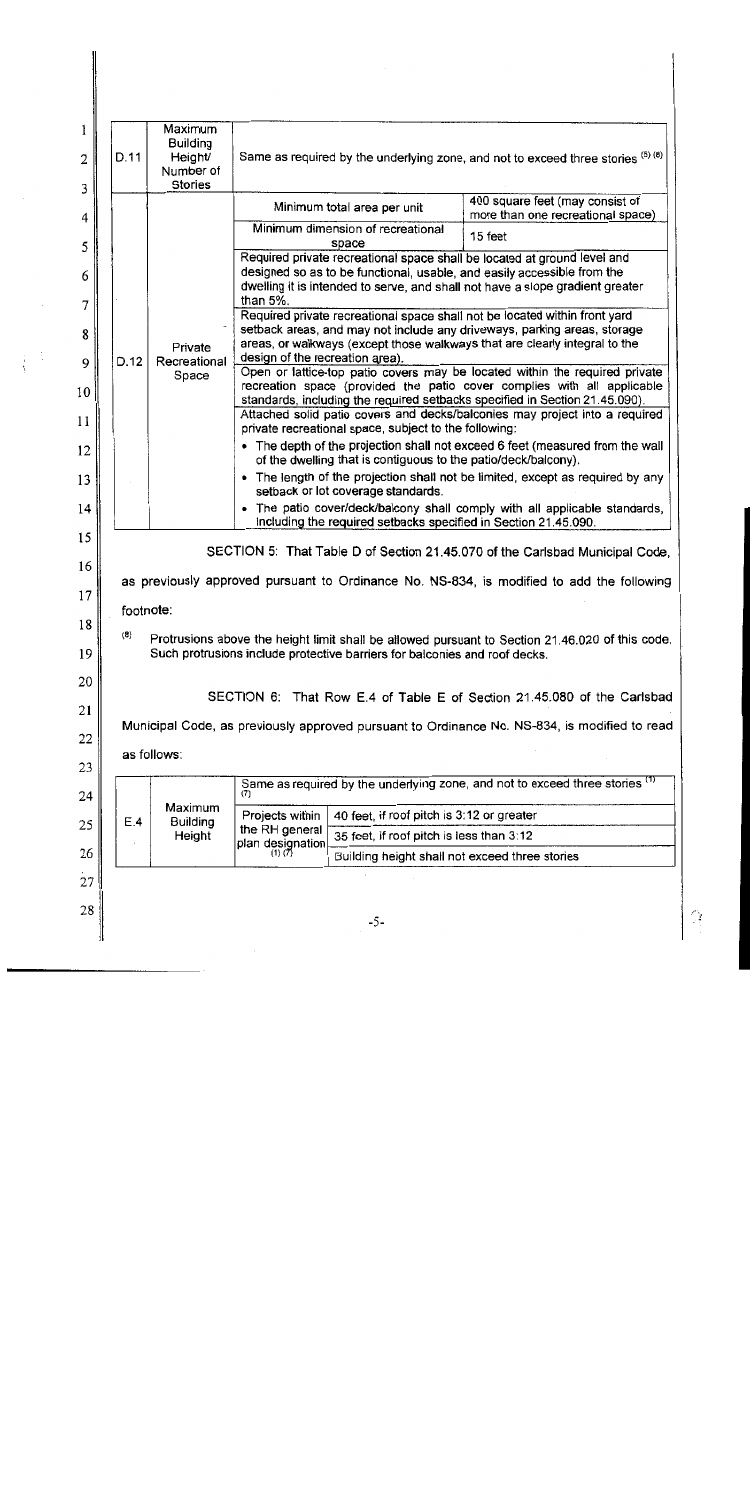SECTION 7: That Row E.5 of Table E of Section 21.45.080 of the Carlsbad  $\mathbf{1}$  $\overline{2}$ Municipal Code, as previously approved pursuant to Ordinance No. NS-834, is modified to read 3 as follows: 4 From a private **Residential structure** 10 feet or public<br>street<sup>(2)(3)</sup> Direct entry garage 20 feet  $\mathcal{S}$ 5 feet, fully landscaped (walkways Residential structure providing access to dwelling 6 (except as specified entryways may be located within below) required landscaped area) 7 **Residential structure** 0 feet when projecting over the front of directly above a 8 a garage. garage  $3$  feet 9 Garages facing directly onto a drive-Garage aisle shall be equipped with an 10 automatic garage door opener. Projects of 25 units 0 feet (residential structure and  $11$ or less within the garage) From a drive-**Minimum** RMH and RH Garages facing directly onto a drive $aisle<sup>(4)</sup>$ 12 E.5 **Building** general plan aisle shall be equipped with an **Setbacks** designations automatic garage door opener. 13  $0$  feet May cantilever over a drive-aisle,  $14$ provided the balcony/deck does not impede access and complies with all 15 Balconies/decks other applicable requirements, such (unenclosed and as: 16 uncovered) • Setbacks from property lines 17 • Building separation • Fire and Engineering Department 18 requirements From the perimeter The building setback from an interior side or rear 19 property lines of the perimeter property line shall be the same as project site required by the underlying zone for an interior 20 (not adjacent to a side or rear yard setback. public/private street) 21 22 SECTION 8: That Row E.8 of Table E of Section 21.45.080 of the Carlsbad  $23$ Municipal Code, as previously approved pursuant to Ordinance No. NS-834, is modified to read 24 as follows: 25  $^{\prime\prime\prime}$ 26  $III$ 27  $III$ 28  $-6-$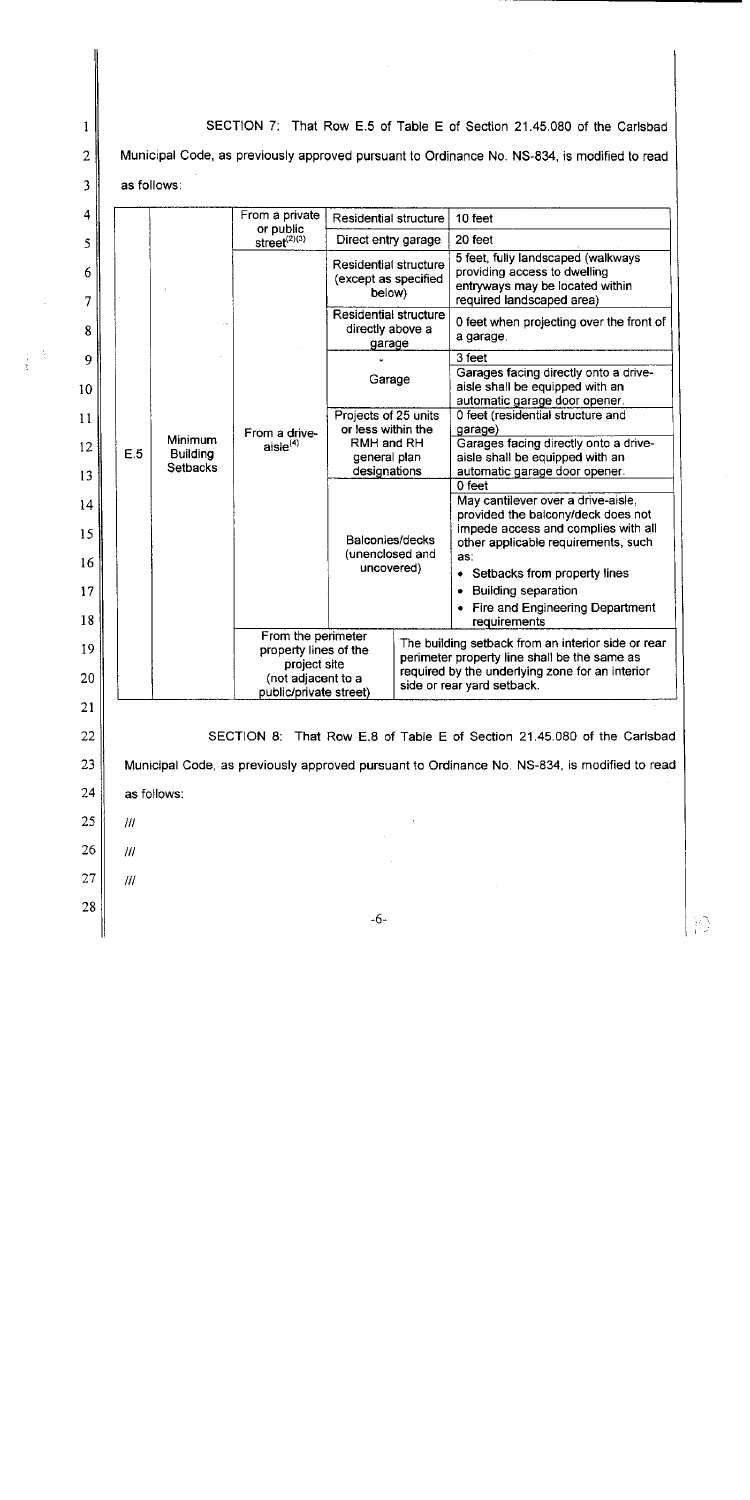| 1              |     |                         | One-family,<br>two-family,<br>and multiple-<br>family<br>dwellings | Required private recreational space shall be designed so as<br>to be functional, usable, and easily accessible from the              |                                                                                                                            |  |                    |            |  |
|----------------|-----|-------------------------|--------------------------------------------------------------------|--------------------------------------------------------------------------------------------------------------------------------------|----------------------------------------------------------------------------------------------------------------------------|--|--------------------|------------|--|
| $\overline{2}$ |     |                         |                                                                    | dwelling it is intended to serve.                                                                                                    |                                                                                                                            |  |                    |            |  |
| 3              |     |                         |                                                                    | Required private recreational space shall be located<br>adjacent to the unit the area is intended to serve.                          |                                                                                                                            |  |                    |            |  |
|                |     |                         |                                                                    | Required private recreational space shall not be located                                                                             |                                                                                                                            |  |                    |            |  |
| 4              |     |                         |                                                                    | within any required front yard setback area, and may not<br>include any driveways, parking areas, storage areas, or                  |                                                                                                                            |  |                    |            |  |
| 5              |     |                         |                                                                    | common walkways.                                                                                                                     |                                                                                                                            |  |                    |            |  |
|                |     |                         |                                                                    | Minimum                                                                                                                              | Projects not within the RMH or                                                                                             |  | 400 square         |            |  |
| 6              |     |                         |                                                                    | total area                                                                                                                           | RH general plan designations                                                                                               |  | feet               |            |  |
| 7              |     |                         |                                                                    | per unit                                                                                                                             | Projects within the RMH or RH<br>general plan designations                                                                 |  | 200 square<br>feet |            |  |
|                |     |                         |                                                                    | May consist of more than one recreational space.                                                                                     |                                                                                                                            |  |                    |            |  |
| 8              |     |                         |                                                                    | May be provided at ground level and/or as a deck/balcony or<br>roof deck.                                                            |                                                                                                                            |  |                    |            |  |
| 9              |     |                         |                                                                    |                                                                                                                                      | Not within the RMH or RH<br>Minimum                                                                                        |  |                    | 15<br>feet |  |
| 10             |     |                         |                                                                    |                                                                                                                                      | general plan designations<br>Within the RMH or RH<br>dimension                                                             |  |                    | 10         |  |
|                |     |                         |                                                                    |                                                                                                                                      | general plan designations                                                                                                  |  |                    | feet       |  |
| 11             |     |                         |                                                                    |                                                                                                                                      | Shall not have a slope gradient greater than<br>5%.<br>Attached                                                            |  |                    |            |  |
| 12             |     |                         |                                                                    |                                                                                                                                      | solid<br>patio<br>and<br>covers<br>decks/balconies may project into a required                                             |  |                    |            |  |
| 13             |     |                         | One-family                                                         | If provided<br>at ground<br>level                                                                                                    | private recreational space, subject to the                                                                                 |  |                    |            |  |
|                | E.8 | Private<br>Recreational | and two-                                                           |                                                                                                                                      | following:<br>. The depth of the projection shall not                                                                      |  |                    |            |  |
| 14<br>15       |     | Space                   | family<br>dwellings                                                |                                                                                                                                      | exceed 6 feet (measured from the wall of<br>the dwelling that is contiguous to the<br>patio/deck/balcony).                 |  |                    |            |  |
| 16             |     |                         |                                                                    |                                                                                                                                      | • The length of the projection shall not be                                                                                |  |                    |            |  |
| 17             |     |                         |                                                                    |                                                                                                                                      | limited, except as required by any setback<br>or lot coverage standards.                                                   |  |                    |            |  |
| 18             |     |                         |                                                                    |                                                                                                                                      | Open or lattice-top patio covers may be<br>located within the required private recreation                                  |  |                    |            |  |
| 19             |     |                         |                                                                    |                                                                                                                                      | space (provided the patio cover complies with<br>all<br>applicable<br>standards<br>including<br>the<br>required setbacks). |  |                    |            |  |
| 20             |     |                         |                                                                    | If provided<br>above ground                                                                                                          | Minimum dimension                                                                                                          |  | 6 feet             |            |  |
| 21             |     |                         |                                                                    | level as a<br>deck/balcony                                                                                                           | Minimum area                                                                                                               |  | 60 square feet     |            |  |
| 22             |     |                         |                                                                    | or roof deck                                                                                                                         | Minimum total area per unit (patio,                                                                                        |  |                    |            |  |
| 23             |     |                         | Multiple-<br>family<br>dwellings                                   | 60 square feet<br>porch, or balcony)                                                                                                 |                                                                                                                            |  |                    |            |  |
| 24             |     |                         |                                                                    | Minimum dimension of patio, porch or<br>6 feet<br>balcony                                                                            |                                                                                                                            |  |                    |            |  |
|                |     |                         |                                                                    | Projects of 11 or more units that are within the RH general<br>plan designation may opt to provide an additional 75 square           |                                                                                                                            |  |                    |            |  |
| 25             |     |                         |                                                                    | feet of community recreation space per unit (subject to the                                                                          |                                                                                                                            |  |                    |            |  |
| 26             |     |                         |                                                                    | standards specified in Table C of this Chapter), in lieu of<br>providing the per unit private recreational space specified<br>above. |                                                                                                                            |  |                    |            |  |
| 27             |     |                         |                                                                    |                                                                                                                                      |                                                                                                                            |  |                    |            |  |
| 28             |     |                         |                                                                    | $-7-$                                                                                                                                |                                                                                                                            |  |                    |            |  |

 $\Big\}$ 

Ĵ,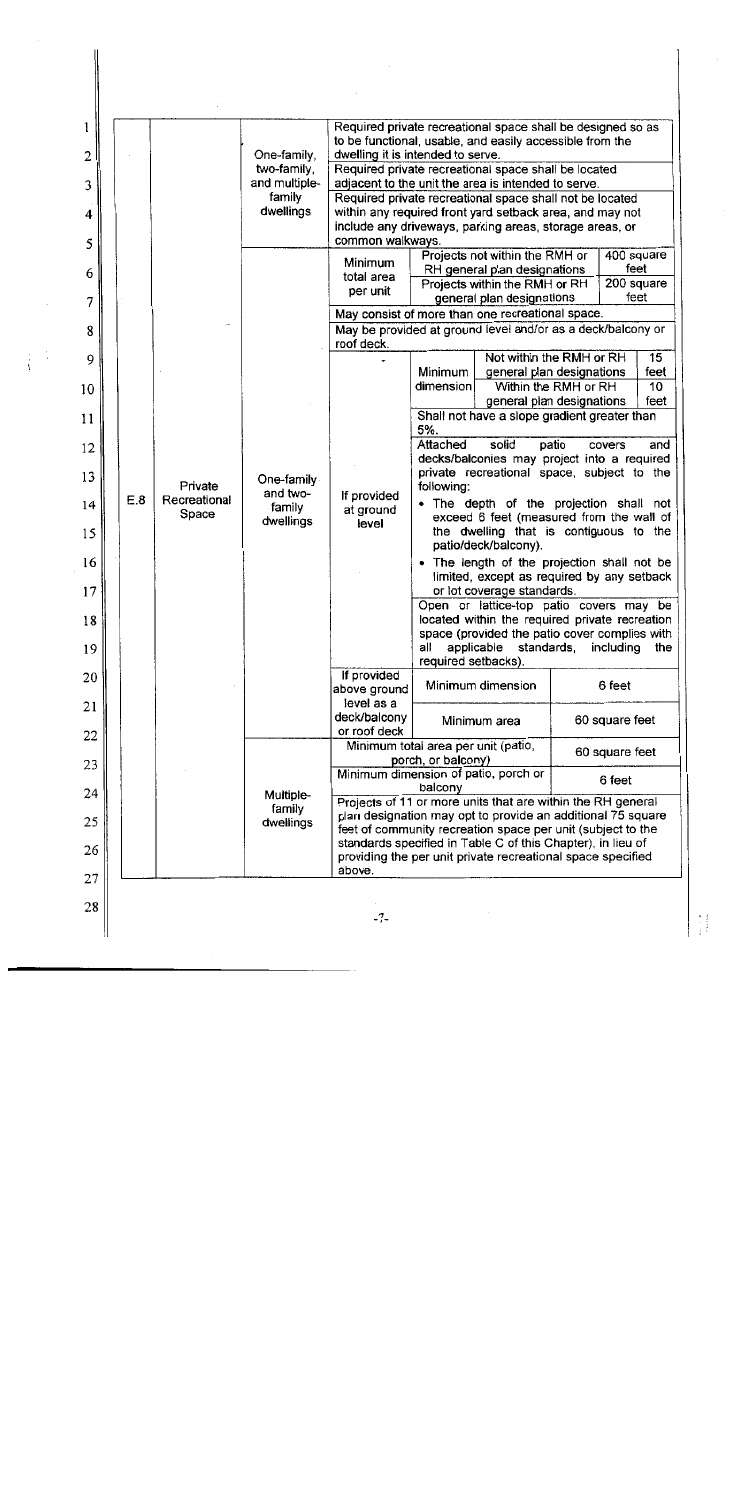| 1      | SECTION 9: That Table E of Section 21.45.080 of the Carlsbad Municipal Code,                                                                                                        |
|--------|-------------------------------------------------------------------------------------------------------------------------------------------------------------------------------------|
| 2      | as previously approved pursuant to Ordinance No. NS-834, is modified to add the following                                                                                           |
| 3      | footnote:                                                                                                                                                                           |
| 4      | (7)<br>Protrusions above the height limit shall be allowed pursuant to Section 21.46.020 of this code.                                                                              |
| 5      | Such protrusions include protective barriers for balconies and roof decks.                                                                                                          |
| 6      | SECTION 10: That Section 21.82.050 of the Carlsbad Municipal Code, as                                                                                                               |
| 7      | previously approved pursuant to Ordinance No. NS-834, is modified to read as follows:                                                                                               |
| 8      | Building height.<br>21.82.050                                                                                                                                                       |
| 9      | No newly constructed, reconstructed, altered or enlarged residential structure<br>А.<br>within the beach area overlay zone shall exceed thirty feet if a minimum 3/12 roof pitch is |
| 10     | provided or twenty-four feet if less than a 3/12 roof pitch is provided.                                                                                                            |
| 11     | III                                                                                                                                                                                 |
| 12     | III                                                                                                                                                                                 |
| 13     | Ш                                                                                                                                                                                   |
| 14     | III                                                                                                                                                                                 |
| 15     | 111                                                                                                                                                                                 |
| 16     | 111                                                                                                                                                                                 |
| 17     | 111                                                                                                                                                                                 |
| $18\,$ | $I\!I\!I$                                                                                                                                                                           |
| 19     | $\ensuremath{\mathit{III}}\xspace$                                                                                                                                                  |
| 20     | $I\!I\!I$                                                                                                                                                                           |
| $21\,$ | $I\!I\!I$                                                                                                                                                                           |
| 22     | $l\bar l\bar l$                                                                                                                                                                     |
| 23     | $J\!H$                                                                                                                                                                              |
| 24     | $\ensuremath{f\!H}\xspace$                                                                                                                                                          |
| 25     | $l\bar{l}l$                                                                                                                                                                         |
| 26     | $\ensuremath{f\!H}\xspace$                                                                                                                                                          |
| 27     |                                                                                                                                                                                     |
| 28     | $-8-$                                                                                                                                                                               |

 $\hat{z}$ 

 $\bar{\beta}$ 

 $\begin{pmatrix} 1 & 1 \\ 1 & 1 \end{pmatrix}$